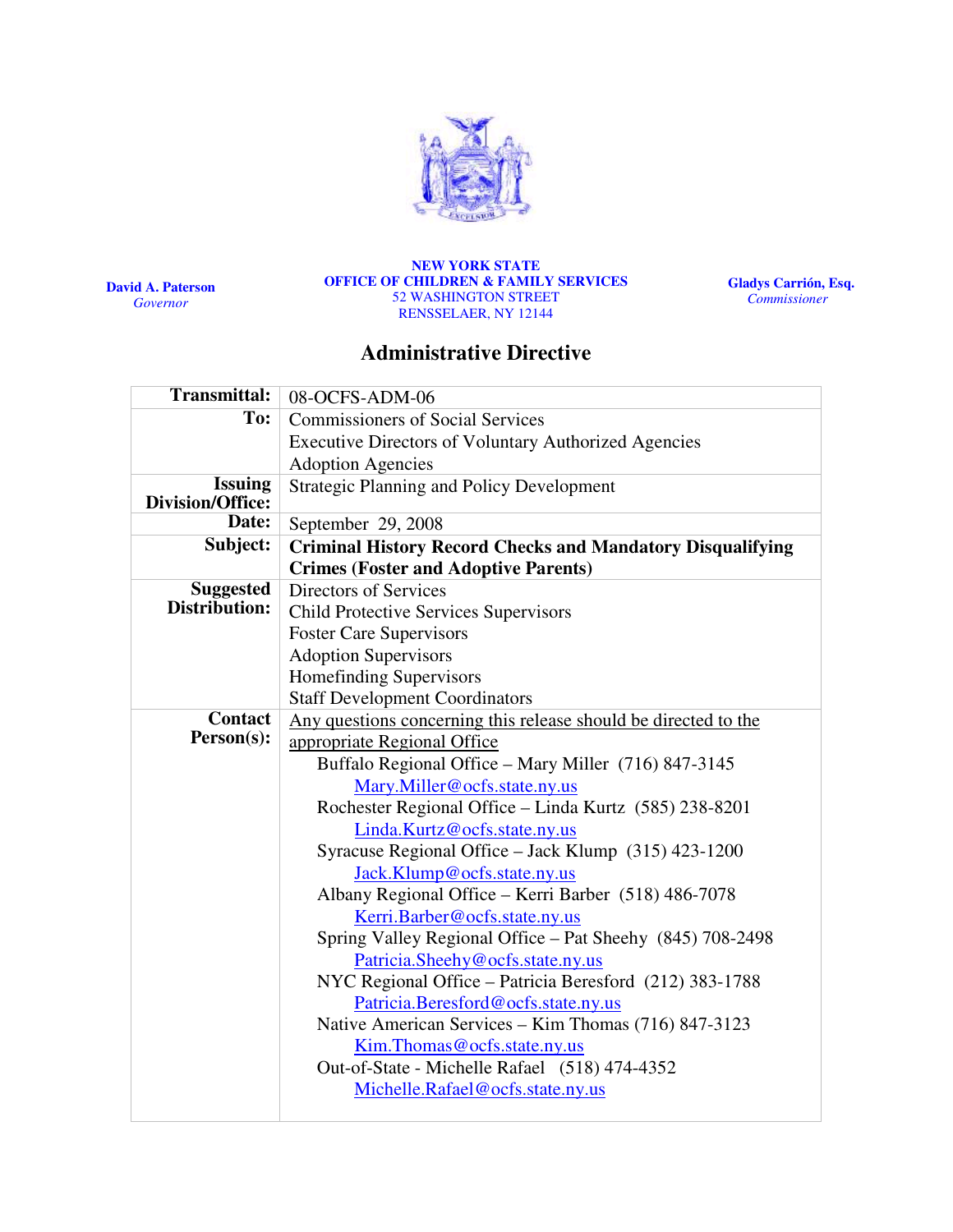|                                           | <b>Attachments:</b>   1a - NOTICE REGARDING FINGERPRINTING REQUIREMENTS |  |
|-------------------------------------------|-------------------------------------------------------------------------|--|
|                                           | 2a - DENIAL / REVOCATION LETTER / NOTICE OF RESULTS OF                  |  |
|                                           | FINGERPRINTING / CRIMINAL RECORD FOUND                                  |  |
| <b>Attachment Available Online:</b>   Yes |                                                                         |  |

#### Filing References

| <b>Previous</b><br><b>ADMs/INFs</b>          | <b>Releases</b><br><b>Cancelled</b> | Dept. Regs.                           | Soc. Serv. Law<br>& Other Legal<br>Ref.                                                                                                       | <b>Manual Ref.</b> | Misc. Ref. |
|----------------------------------------------|-------------------------------------|---------------------------------------|-----------------------------------------------------------------------------------------------------------------------------------------------|--------------------|------------|
| 07-OCFS-<br>$ADM-01$<br>08-OCFS-<br>$INF-07$ |                                     | <b>18 NYCRR</b><br>Parts<br>421 & 443 | $SSL378-a$<br>Chapter 623<br>of the Laws<br>of 2008<br>Adam<br>Walsh Child<br>Protection<br>and Safety<br>Act of 2006<br>(P. L. 109-<br>(248) |                    |            |

### I. Purpose

The purpose of this Administrative Directive (ADM) is to notify social services districts, the St. Regis Mohawk Tribe, voluntary authorized agencies and in-state and out-of-state adoption agencies of the provisions of Chapter 623 of the Laws of 2008 that amended section 378-a (2) of the Social Services Law (SSL) regarding criminal history record checks for foster and adoptive parents. Effective October 1, 2008, certain crimes committed by applicants to be foster or adoptive parents will *mandatorily disqualify* them from becoming foster or adoptive parents. Furthermore, if already certified or approved foster or adoptive parents are convicted of these crimes after October 1, 2008, they must have their certification or approval revoked. The category of presumptive disqualifying crimes is eliminated by Chapter 623 of the Laws of 2008.

Chapter 623 of the Laws of 2008 does not impact persons who were fully certified or approved as foster or adoptive parents prior to October 1, 2008, for convictions that occurred *prior* to that date. Chapter 623 of the Laws of 2008 does not change in any way the requirements regarding crimes committed by household members age 18 and over. Discretionary consideration, based upon a safety assessment, remains the procedure when a criminal history record check reveals any arrests or convictions regarding any such persons.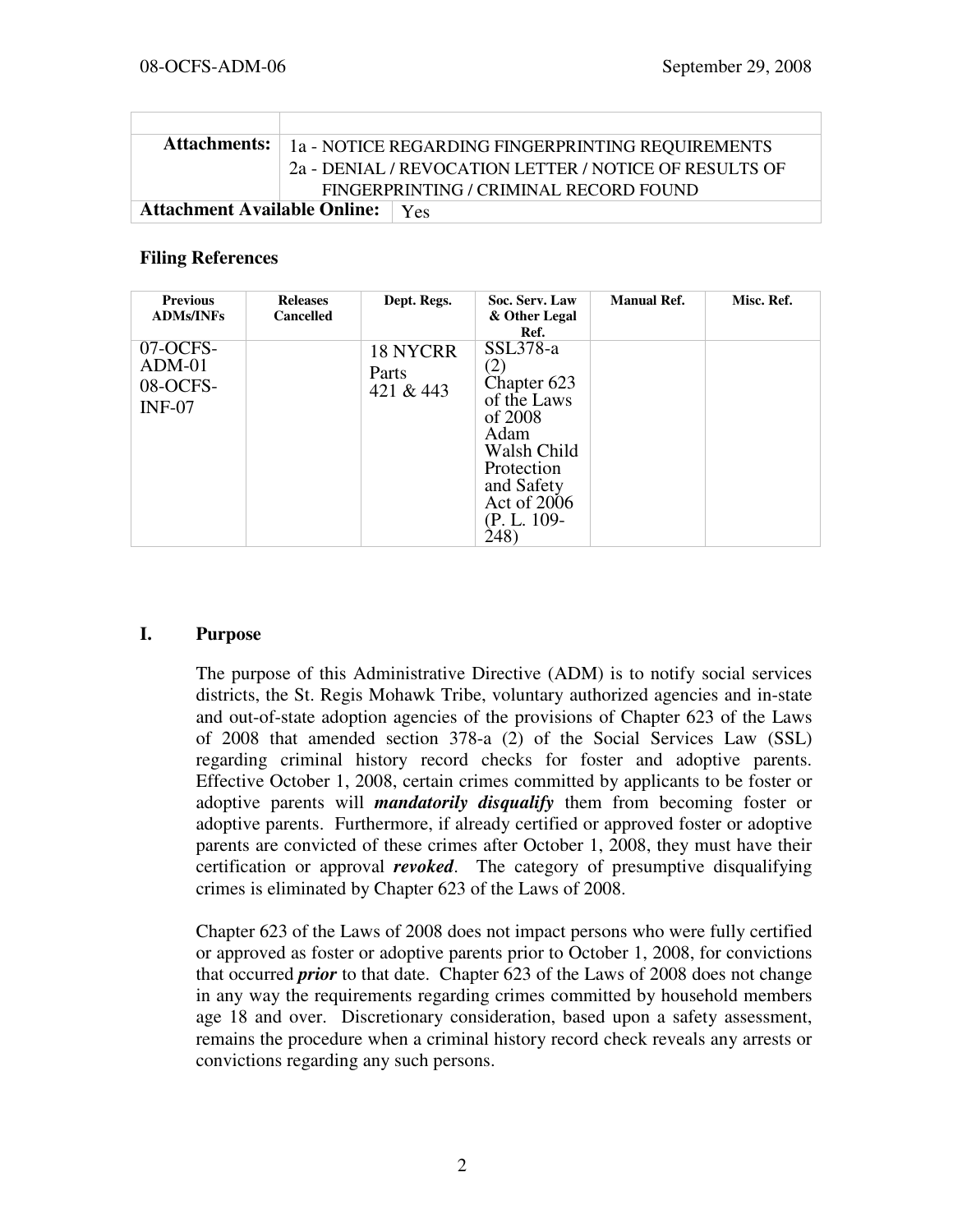Regulatory amendments to 18 NYCRR parts 421 and 443 will be filed on an emergency basis to implement the requirements of Chapter 623 of the Laws of 2008.

This ADM is to be used in conjunction with 07-OCFS-ADM-01 [State and National Criminal History Record Checks (for Foster/Adoptive Parents)] issued on February 7, 2007, in order to have complete up-to-date guidance on the subject of criminal history record checks for foster and adoptive parents. 07-OCFS-ADM-01 remains in effect except for the provisions regarding presumptive disqualifying crimes.

# II. Background

The federal Adam Walsh Child Protection and Safety Act of 2006 (P.L.109-248) eliminated, effective October 1, 2008, the ability of states to opt out of federal criminal history review standards and requires states to comply with such federal standards in order to receive federal Title IV-E payments for foster care or adoption assistance. Federal law had previously allowed states to opt out of federal criminal history record review requirements for prospective foster or adoptive parents. Federal standards require the application of mandatory disqualification for certain categories of felony convictions.

In both 07-OCFS-ADM-01 and more recently, in 08-OCFS-INF-07 (Preparation for the Elimination of the "Opt-Out" Provision for Conducting Criminal History Record Checks), OCFS provided information to the field about the coming changes and instructed staff to complete timely certifications and approvals, as appropriate.

# III. Program Implications

Effective October 1, 2008, the federal statute, New York State law and soon to be filed OCFS implementing regulations prohibit the certification or approval of a prospective foster or adoptive parent who has a felony conviction at any time for a crime involving abuse or neglect, spousal abuse, or a crime against a child, or for a crime involving violence. In addition, certification or approval of a prospective foster or adoptive parent is also prohibited if such person has been convicted within 5 years of such application for assault or a drug related offense. If any felony conviction for one of the above noted categories of crimes occurs after October 1, 2008, the certification or approval must be revoked. Opportunity no longer exists for such person to rebut the presumption that he or she be denied certification or approval or to rebut the presumption that his or her certification or approval be revoked.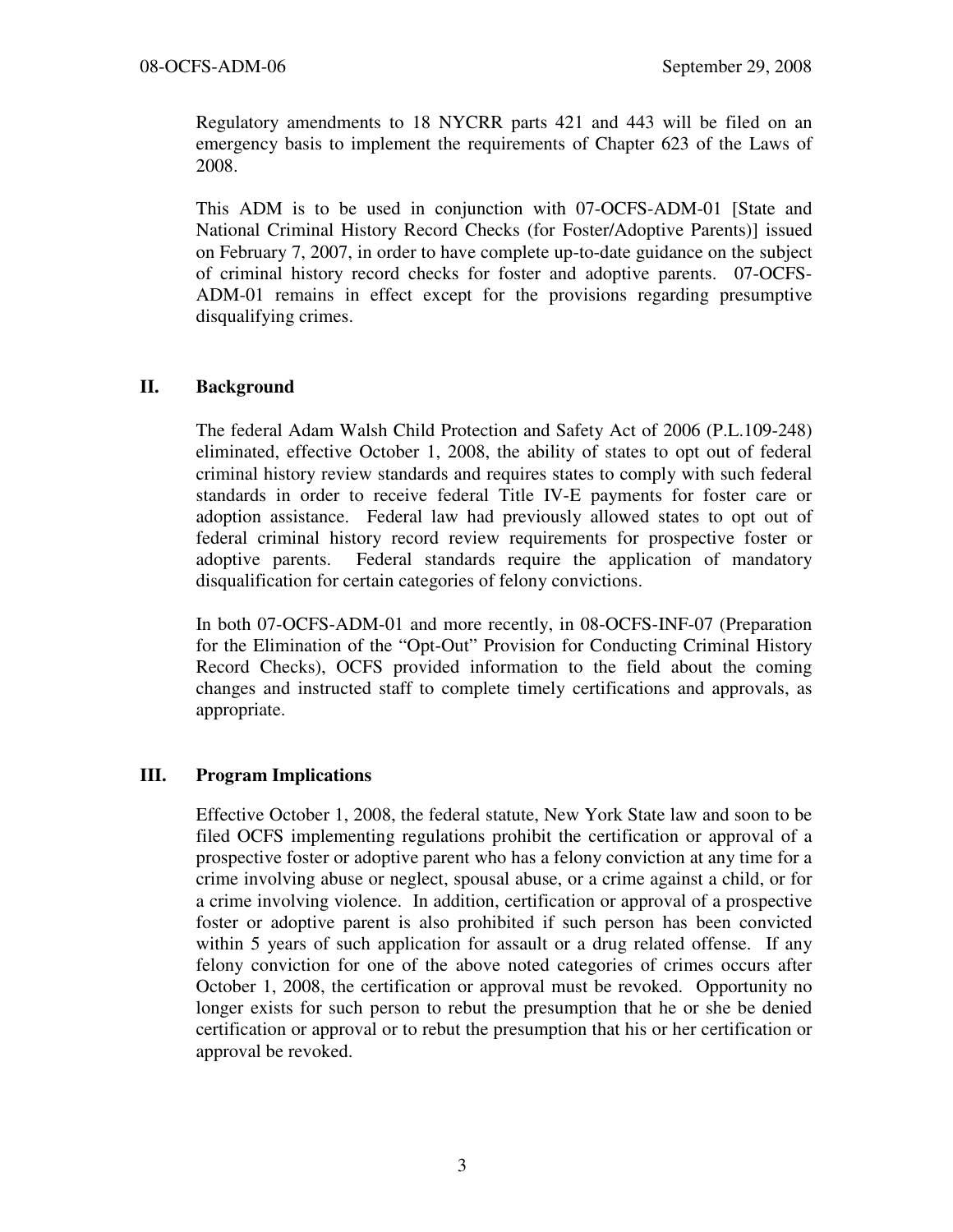OCFS Counsel's office has revised the list of Mandatory Disqualifying Crimes, and that list is routinely kept current. Copies of the updated crime list may be obtained by contacting Kristen Northrup at Kristen.Northrup@OCFS.state.ny.us

# IV. Required Action

Social services districts, the St. Regis Mohawk Tribe, voluntary authorized agencies and in-state and out-of state adoption agencies that certify or approve foster or adoptive parents must take the following steps:

### General requirements

- $\triangleright$  On and after October 1, 2008, provide the revised notice (Attachment 1a) to all applicants to be foster or adoptive parents and provide an explanation of the change regarding mandatory disqualifying crimes; and
- $\triangleright$  Continue to require that all such applicants complete an attestation regarding convictions in New York State and any other jurisdiction.

### Prospective foster or adoptive parents (including those foster parents certified or approved on an emergency basis)

- Evaluate all criminal history results received from OCFS and, for those relating to prospective foster or adoptive parents (including those foster parents certified or approved on an emergency basis) determine those who have been convicted of a mandatory disqualifying crime;
- $\triangleright$  Where a mandatory disqualifying conviction exists, conduct a safety assessment in accordance with section 378-a(2)(h) of the SSL, including:
	- Whether the subject of the mandatory disqualifying conviction resides in the home;
	- The extent to which such person may have contact with foster children or other children residing in the home;
	- - The status, date and nature of the conviction (taken from the criminal history summary provided by OCFS);
- $\triangleright$  Advise prospective foster or adoptive parents (including those certified or approved on an emergency basis) who have been convicted of a mandatory disqualifying crime that they are ineligible to be certified or approved as foster or adoptive parents;
- $\triangleright$  Provide them with a Denial / Revocation Letter / Notice of Results of Fingerprinting / Criminal Record Found (Attachment 2a). Please note that regardless of whether you receive a presumptive disqualifying letter from OCFS or a mandatory disqualifying letter from OCFS,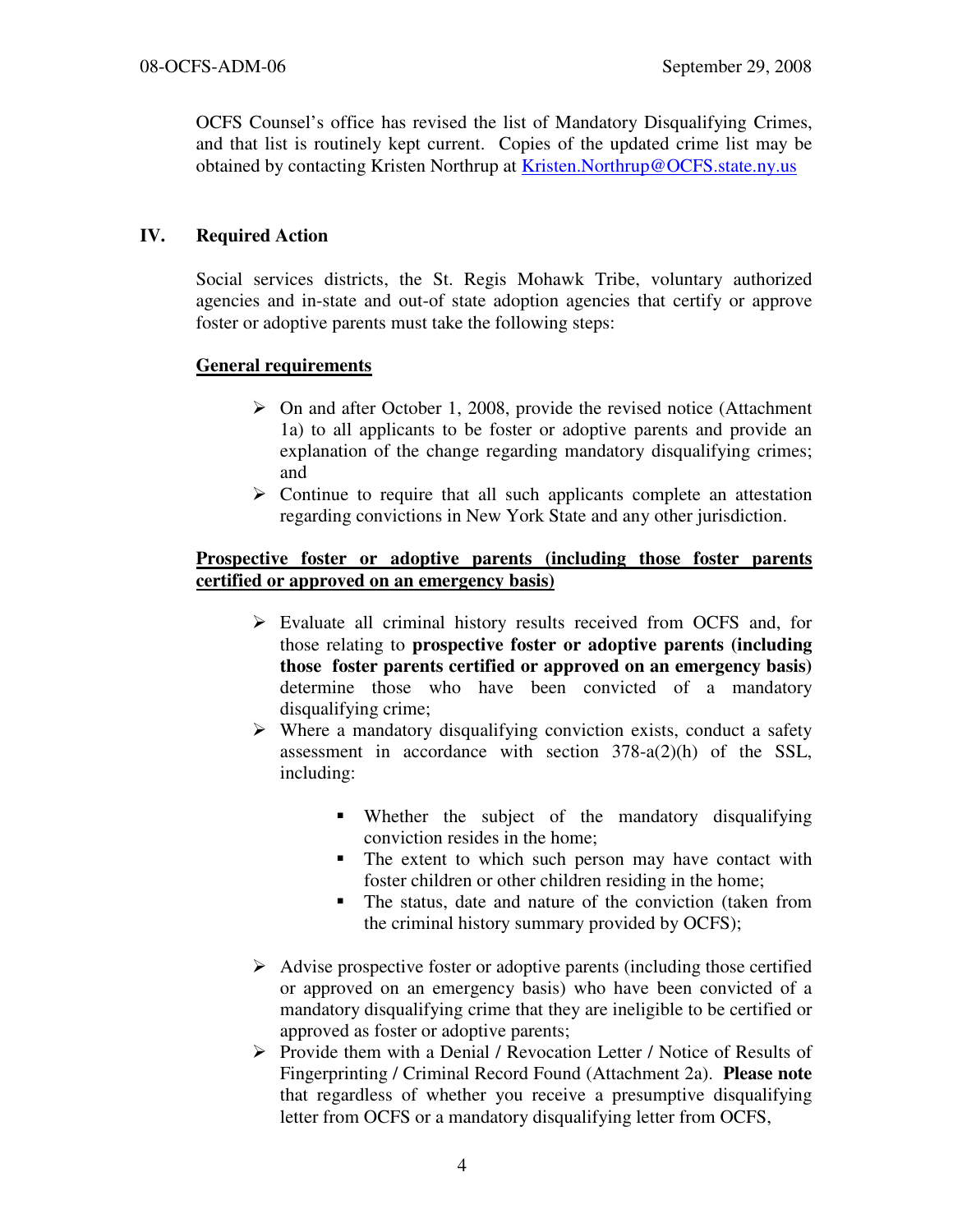- $\triangleright$  there must be a denial if the home was not fully certified or approved by September 30, 2008. OCFS will begin to use the mandatory disqualifying results letter on October 1, 2008;
- $\triangleright$  If the criminal history results summary directs that certification or approval be "held in abeyance," then no full certification or approval may occur until the arrest is resolved. If there is a child(ren) placed in the home, use the safety assessment to determine whether or not he/she can remain. If a decision is made to remove the child(ren), follow the removal and conference standards outlined below. If the arrest results in a conviction for a mandatory disqualifying crime, proceed as outlined above. Otherwise, use the results of the safety assessment to determine whether to certify or approve the applicant.

# Fully certified or approved foster or adoptive parents

- $\triangleright$  Evaluate all criminal history results received from OCFS through the search and retain procedures relating to currently fully certified or approved foster or adoptive parents to determine those who have been arrested for a mandatory disqualifying crime on or after October 1, 2008;
- $\triangleright$  Where the arrest would result in a mandatory disqualifying crime if there was a conviction ("potential mandatory disqualifying conviction"), conduct a safety assessment in accordance with section 378-a(2)(h) of the SSL, including:
	- Whether the subject of the potential mandatory disqualifying conviction resides in the home;
	- The extent to which such person may have contact with foster children or other children residing in the home;
	- - The status, date and nature of the arrest (taken from the criminal history summary provided by OCFS);
- $\triangleright$  If there is a child(ren) placed in the home, use the safety assessment to determine whether or not he/she can remain. If a decision is made to remove the child(ren), follow the removal and conference standards outlined below. If the arrest results in a conviction for a mandatory disqualifying crime, proceed as outlined immediately below.
- $\triangleright$  Revoke the certification or approval, advise them of the revocation and provide them with the Denial / Revocation Letter / Notice of Results of Fingerprinting / Criminal Record Found (Attachment 2a).

### Removal and conference standards

 $\triangleright$  Where OCFS provides notice of a mandatory disqualifying conviction, utilizing the results of the safety assessment and attendant interventions, if any, to address the safety of any child placed in the home, initiate a plan to move any child currently placed in an emergency certified or approved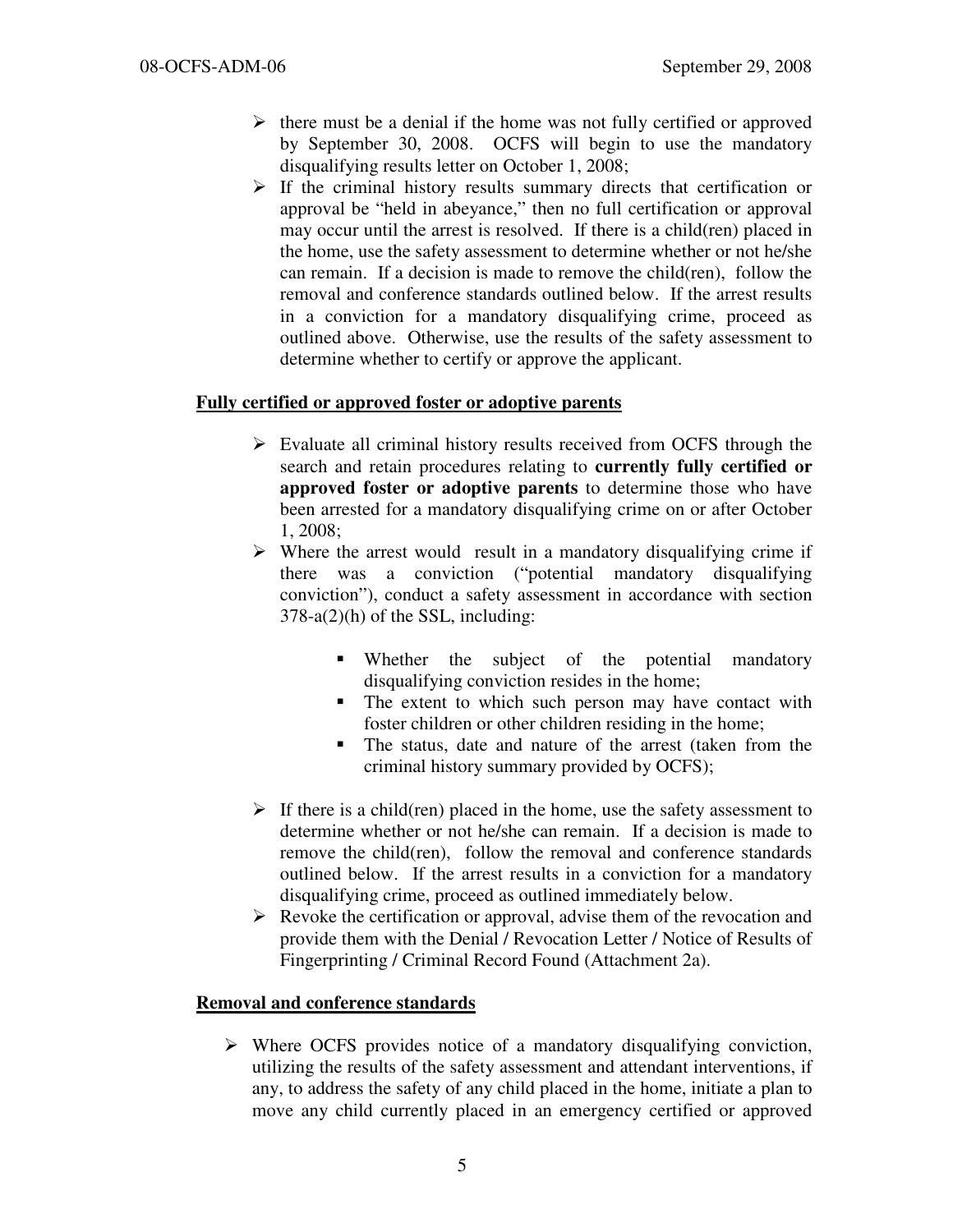foster home, or a fully certified or approved foster or adoptive home in accordance with the removal and conference standards.

- The authorized agency must comply with the notice of removal and conference standards set forth in 18 NYCRR 443.5 relating to the removal of foster child(ren). Such rights include notice at least ten days prior to the proposed removal unless removal is required earlier as a result of imminent risk to the health or safety of the foster child(ren). However, the foster child is not to be removed, absent imminent danger, court order or consent of the foster or adoptive parent, until at least three days after the notice of the decision following the conference is sent, or prior to the proposed effective date of removal, whichever occurs later. Such notification must also include the right to an administrative hearing to be held after the conference in accordance with section 400 of the SSL. Section 400 of the SSL pertains only to foster children placed with public agencies.
- Criminal History Record Summary: The authorized agency must share with the applicant or current foster or adoptive parent the criminal history record summary received from OCFS at the time of the denial of an application for approval or certification to be a foster or adoptive parent, the denial of renewal of an application for approval or certification to be a foster parent, or the revocation of an approval or certification of a foster or adoptive parent.

# V. Systems Implications

The FAD module in CONNECTIONS will have a new value of "mandatory disqualifier" added to the Fingerprint Results Received dropdown on September 29, 2008. On October 10, 2008, as part of the 08 Quarter 3 Build, a revised notice form (Notice Regarding Fingerprinting Requirements) and a revised denial/revocation letter (Denial / Revocation Letter / Notice of Results of Fingerprinting / Criminal Record Found) that reflects the mandatory disqualifying language will be available in CONNECTIONS in both English and Spanish. Copies of these documents are attached to this ADM (Attachment 1a and Attachment 2a) and should be used, as appropriate, on and after October 1, 2008, until available in CONNECTIONS. Additional edits surrounding these requirements will be available in a later build.

Effective October 1, 2008, for any prospective foster or adoptive parent who has committed a mandatory disqualifying crime, or for any foster or adoptive parent where the home is currently open and such crime has occurred on or after October 1, 2008, complete a closing report in CONNECTIONS and close the home in CONNECTIONS.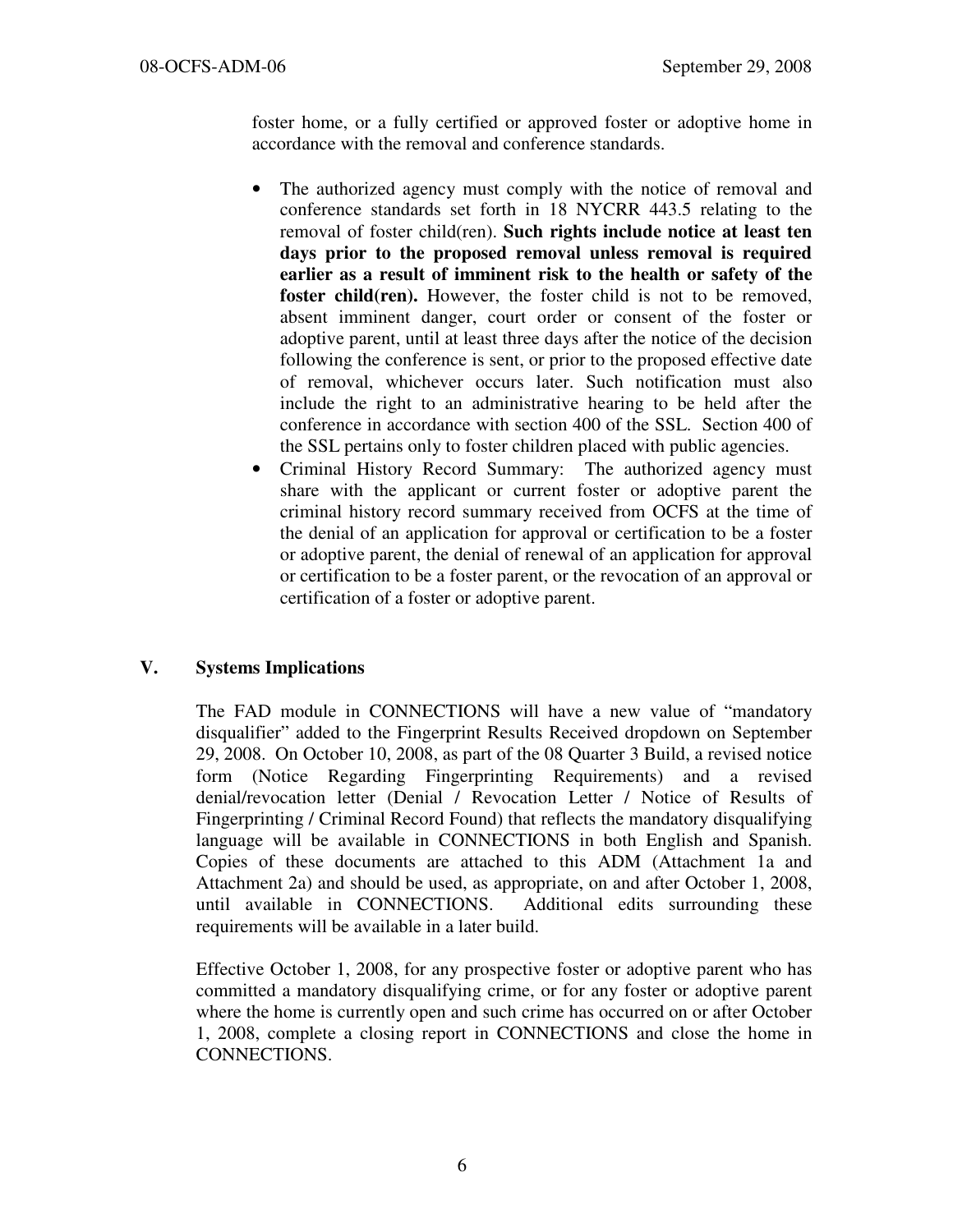# VI. Effective Date

This ADM is effective on October 1, 2008.

/s/ Nancy W. Martinez

Issued By: Name: Nancy W. Martinez Title: Director Division/Office: Strategic Planning and Policy Development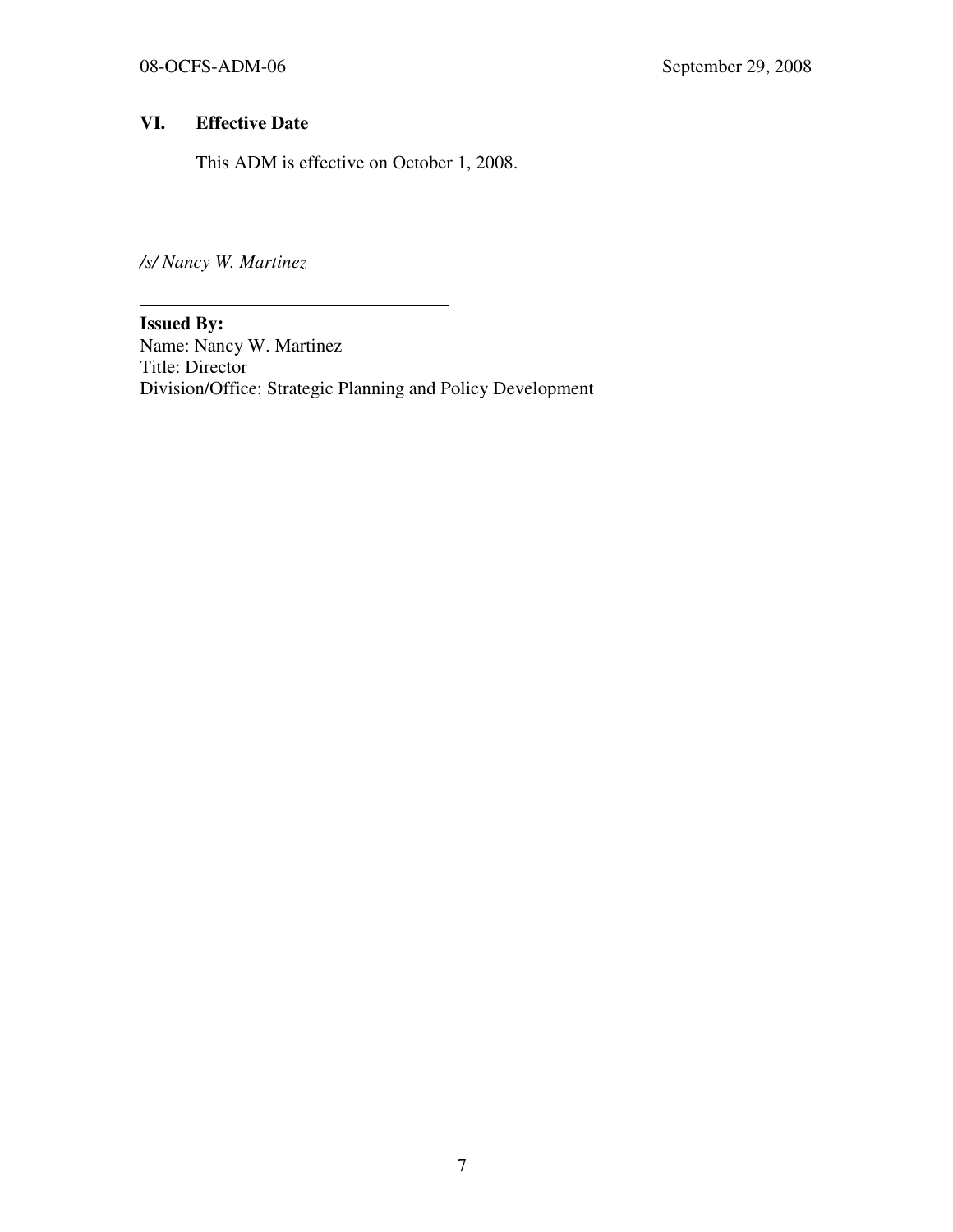#### Attachment 1a

### NEW YORK STATE OFFICE OF CHILDREN AND FAMILY SERVICES

### NOTICE REGARDING FINGERPRINTING REQUIREMENTS

This notice is to advise you that New York State law (section 378-a of the Social Services Law) requires you and those persons over the age of 18 who currently live in your home to be fingerprinted if you are applying to be certified or approved as a foster parent (including a relative foster parent) or an adoptive parent. The fingerprints are used to conduct a national criminal history record check through the Federal Bureau of Investigation (FBI) and a New York State criminal history record check through the Division of Criminal Justice Services (DCJS).

The social services district or voluntary authorized agency with which you are seeking certification or approval will ask you and all of the above noted household members to have fingerprints taken. It will give you a listing of one or more places where you and those household members may go to have the fingerprints taken. It will give you blank fingerprint cards and mailer for each person who must be fingerprinted. The person or place actually taking the fingerprints may charge you a fee for taking the fingerprints.

After the fingerprints are taken, they will be sent to the Office of Children and Family Services (OCFS). OCFS will then send them to DCJS and the FBI to search their agency files for any criminal record of charges or convictions in New York State or nationally. There is no fee to you for these searches.

If in any search a criminal record is found, the social services district or voluntary authorized agency will receive summary information about the charges or convictions. (When application is made to a voluntary authorized agency, specific charges or convictions reported by the FBI involving you and those persons over the age of 18 who currently live in your home will only be provided to the voluntary authorized agency when OCFS receives the consent addressed in the notice section below.)

Depending upon the types of crimes listed in the criminal history, the following actions could result:

- denial of your application;
- revocation of your certification or approval;
- removal of children already placed in your home.

You will be provided notice and reason for such actions if they are taken. In the event your application is denied or your certification or approval is revoked, you will be provided with a copy of the summary of the criminal history record.

You will also be given a notice which provides a description of the process DCJS and the FBI have for persons to review their criminal history record and any rights to challenge the action taken.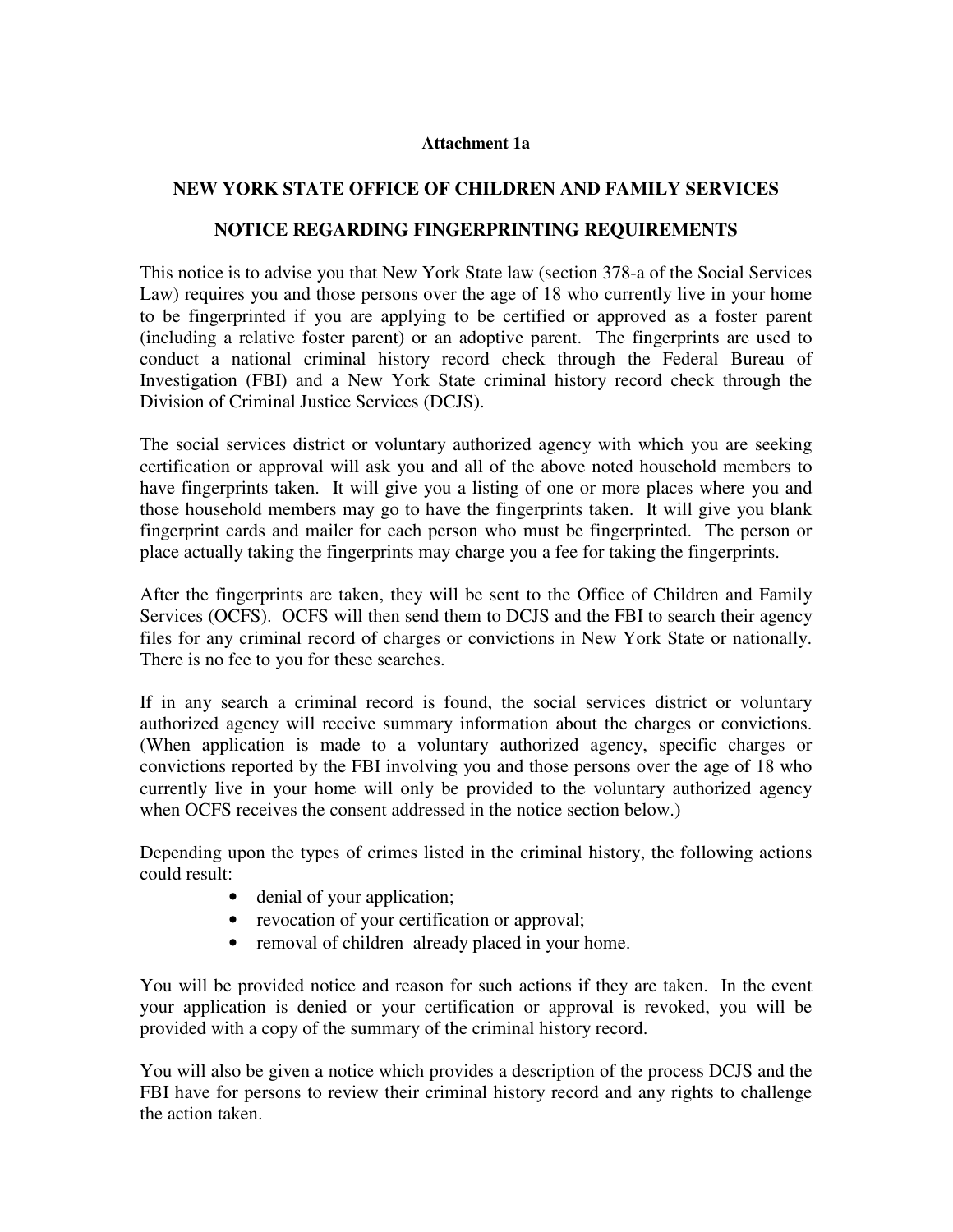• Please be advised: If you are an applicant or a certified or approved foster or adoptive parent and you have been convicted of a mandatory disqualifying crime, your application will be denied or your certification or approval revoked.

Mandatory disqualifying crimes include certain felonies such as child abuse or neglect; spousal abuse, crimes against children, and certain crimes of violence.

DCJS retains your fingerprints until your home is closed or an adoption is finalized. While it retains the fingerprints, DCJS will notify OCFS (which will then notify the social services district or voluntary authorized agency) if you or anyone fingerprinted under this law is charged with a crime. The FBI does not retain fingerprints.

All criminal history record information is confidential. It may not be made available for public inspection. However, it may be disclosed for judicial or administrative proceedings relating to a denial of an application, revocation of a certificate or approval, or the removal of foster children. Where there is a pending court case, a copy of the summary of the criminal record will be provided to the Family Court or Surrogate's Court.

# NOTICE TO PERSONS APPLYING TO A VOLUNTARY AUTHORIZED AGENCY [THIS DOES NOT APPLY TO PERSONS APPLYING TO A SOCIAL SERVICES DISTRICT]:

For a person who is applying to a voluntary authorized agency for certification or approval as a foster or adoptive parent and all other persons over the age of 18 who currently live in the home of the applicant, you will each be given a consent to sign called the "Acknowledgement and Consent for Fingerprinting and Disclosure of Criminal History Information". The purpose of the consent is to authorize OCFS to provide the voluntary authorized agency with certain specific information on any crime or crimes reported to OCFS by the FBI. The failure to sign the consent is a reason by itself to deny the application for certification or approval. Also, if someone subject to the fingerprint requirement refuses to sign a consent, and the FBI has reported to OCFS that the person has a conviction or charge, OCFS regulations require the voluntary authorized agency to deny the application for certification or approval.

We have a mutual interest in protecting the safety of foster children. These requirements are important in meeting that goal.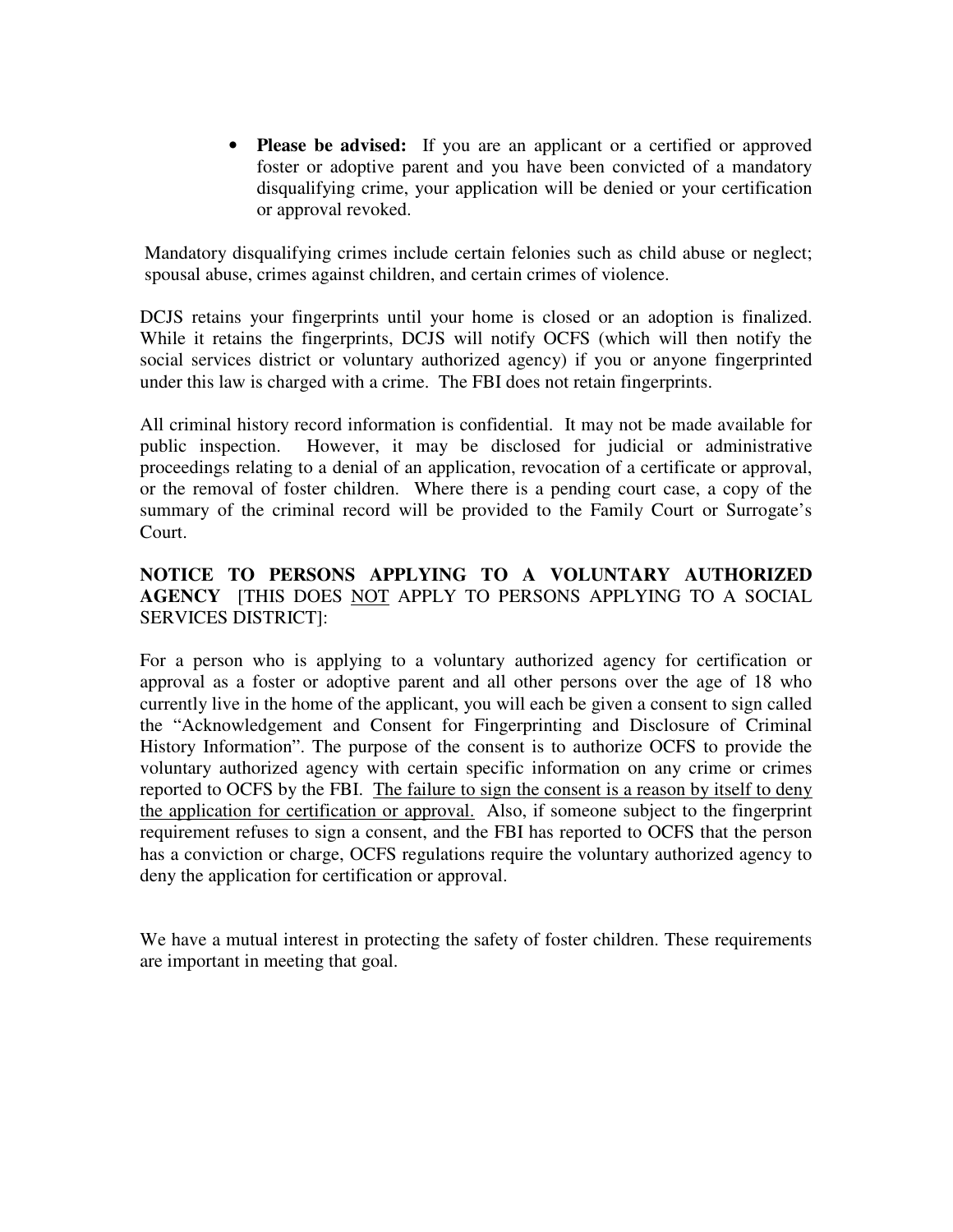#### Adjunto 1a

### OFICINA DE SERVICIOS PARA NIÑOS Y FAMILIAS DEL ESTADO DE NUEVA YORK

### NOTIFICACION ACERCA DE LOS REQUISITOS DE HUELLAS DIGITALES O IMPRESIONES DACTILARES

El propósito de esta notificación es informarle que la ley del estado de Nueva York (Sección 378-a de la Ley de Servicios Sociales) requiere que usted y todos aquellos individuos mayores de 18 años de edad que actualmente residen en su hogar provean huellas digitales, si es que usted está aplicando para ser o ya es un(a) padre/madre de crianza certificado(a) o aprobado(a) (incluyendo a un familiar que asume el papel de padre/madre de crianza) o está solicitando para ser un(a) padre/madre adoptivo(a). Las huellas digitales se usan para llevar a cabo verificaciones de historiales criminales a nivel nacional, a través de la Agencia Federal de Investigaciones (Federal Bureau of Investigation—FBI), y a nivel estatal, a través de la División de Servicios de Justicia Criminal (Division of Criminal Justice Services—DCJS).

El distrito de servicios sociales de su localidad o la agencia voluntaria autorizada mediante la que está tratando de obtener certificación o aprobación pedirá que usted y todos los miembros de su hogar citados anteriormente provean huellas digitales. Se le dará una lista de uno o más lugares donde usted y los miembros de su hogar podrán presentarse para que se tomen impresiones de sus huellas digitales. A usted se le proveerá tarjetas de impresión de huellas digitales en blanco y un sobre para que las envíe para cada persona que debe proveer huellas digitales. Es posible que se le cobre un honorario por el proceso de tomar huellas digitales.

Después de haberse tomado las huellas digitales, éstas serán enviadas a la Oficina de Servicios para Niños y Familias (Office of Children and Family Services). La OCFS las enviará a la División de Servicios de Justicia Criminal y al FBI para investigar los archivos de sus respectivas agencias con el fin de identificar cualquier récord criminal de cargos o convicciones en el estado de Nueva York o en la nación. Las investigaciones son gratuitas.

Si durante la investigación se encuentra un récord criminal, el distrito de servicios sociales o la agencia voluntaria recibirá un resumen de los cargos o convicciones. (Cuando la solicitud se la dirija a una agencia voluntaria autorizada, los cargos o las convicciones específicas reportadas por el FBI involucrándole a usted y a aquellas personas mayores de 18 años de edad que viven en su hogar sólo se proveerán a la agencia voluntaria autorizada cuando OCFS reciba el consentimiento referido más abajo.

Dependiendo de los tipos de crímenes listados en el historial criminal, las siguientes acciones pueden llevarse a cabo:

- rechazo o negación de su aplicación;
- revocación de su certificación o aprobación;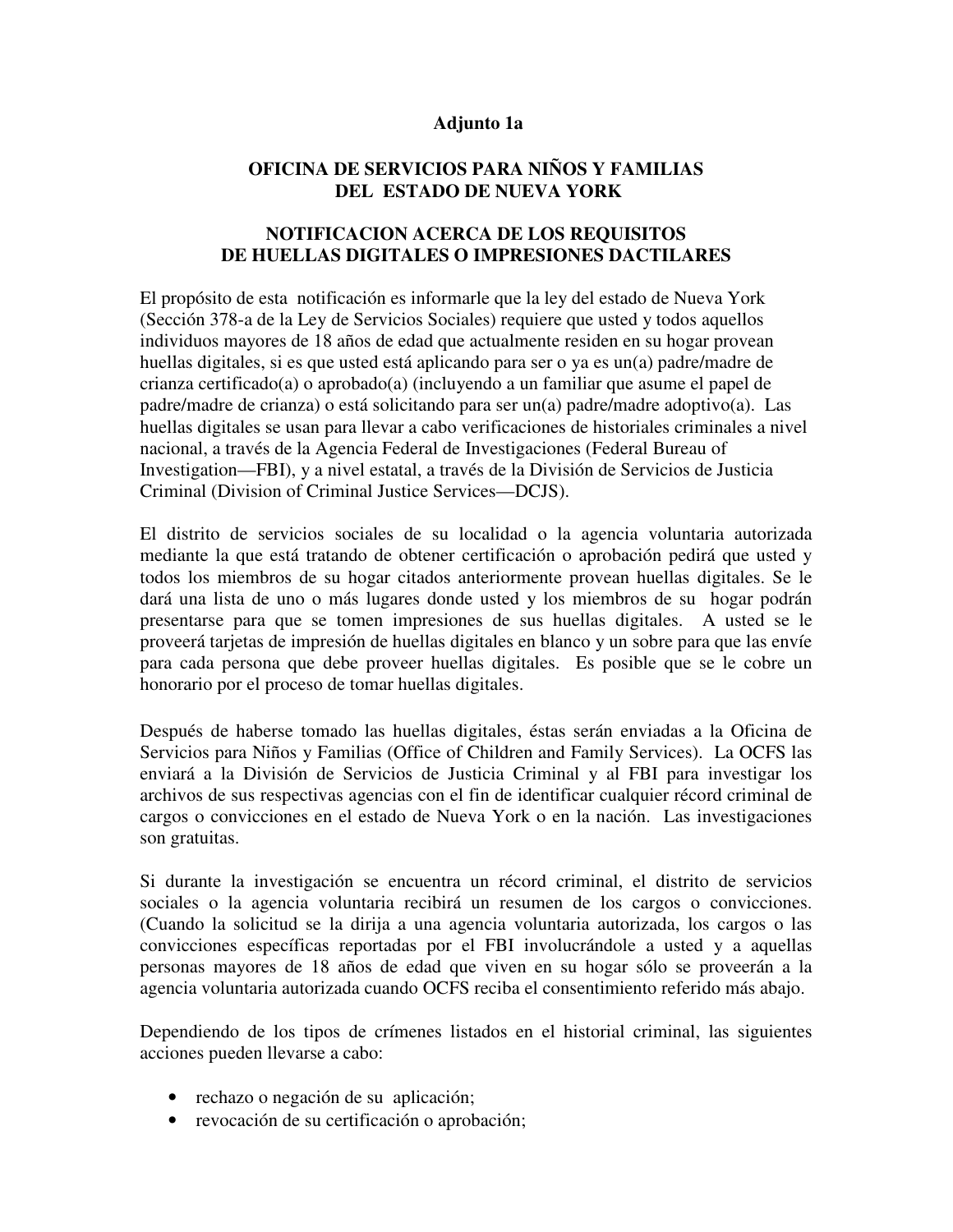• retiro de los niños ya colocados en su hogar.

Se le proveerá una notificación explicándole las razones de tales acciones, si éstas se llevan a cabo. En caso de que su solicitud sea rechazada o negada, o de que su certificación o aprobación sea revocada, se le proveerá una copia del resumen del historial criminal.

A usted también se le notificará una descripción del proceso que DCJS y el FBI utilizan para que una persona pueda revisar su historial criminal y cualquier derecho que esa persona pueda tener para objetar a la acción efectuada.

Por favor tenga en cuenta: Si usted es un solicitante o un padre/madre de crianza o adoptivo(a) aprobado(a) o certificado(a), y usted ha sido convicto de un crimen que lo descalifica por mandato, su aplicación será negada/rechazada o su certificación o aprobación revocada.

Los crímenes que descalifican a una persona por mandato incluyen ciertos delitos mayores, tales como abuso o negligencia infantil, abuso doméstico, crímenes contra niños y ciertos crímenes violentos.

Las impresiones dactilares o huellas digitales serán retenidas por DCJS hasta que su hogar se cierre o hasta que se finalice una adopción. Mientras DCJS retenga las huellas, la división notificará a OCFS (la que luego notificará al distrito de servicios sociales a o a la agencia voluntaria autorizada) si usted o cualquier persona que haya provisto huellas digitales bajo la ley haya sido cargada con un crimen. El FBI no retiene huellas digitales.

Toda la información relativa a historiales criminales es confidencial y no está disponible al público. Sin embargo, puede ser divulgada para propósitos de procedimientos judiciales o administrativos relacionados al rechazo de una aplicación, a la revocación o aprobación de un certificado, o al retiro de niños de crianza. Cuando haya un caso pendiente en el tribunal, se proveerá una copia del resumen del historial criminal al Tribunal de Relaciones Familiares o al Tribunal Testamentario.

# NOTIFICACIÓN A PERSONAS APLICANDO A UNA AGENCIA VOLUNTARIA AUTORIZADA (NO SE APLICA A PERSONAS SOLICITANDO A UN DISTRITO DE SERVICIOS SOCIALES):

Para una persona que está aplicando a una agencia voluntaria autorizada con el fin de obtener certificación o aprobación para ser padre/madre de crianza o adoptivo(a), y para todas las otras personas mayores de 18 años que actualmente viven en el hogar del solicitante, cada uno será provisto con un formulario de consentimiento que debe firmarse, llamado "Reconocimiento y Consentimiento para la Obtención de Huellas Digitales y la Divulgación de Información de Historiales Criminales" (Acknowledgement and Consent for Fingerprinting and Disclosure of Ciminal Histsory Information). El propósito del consentimiento es autorizar a que OCFS provea a la agencia voluntaria autorizada cierta información sobre cualquier crimen o crímenes reportados a OCFS por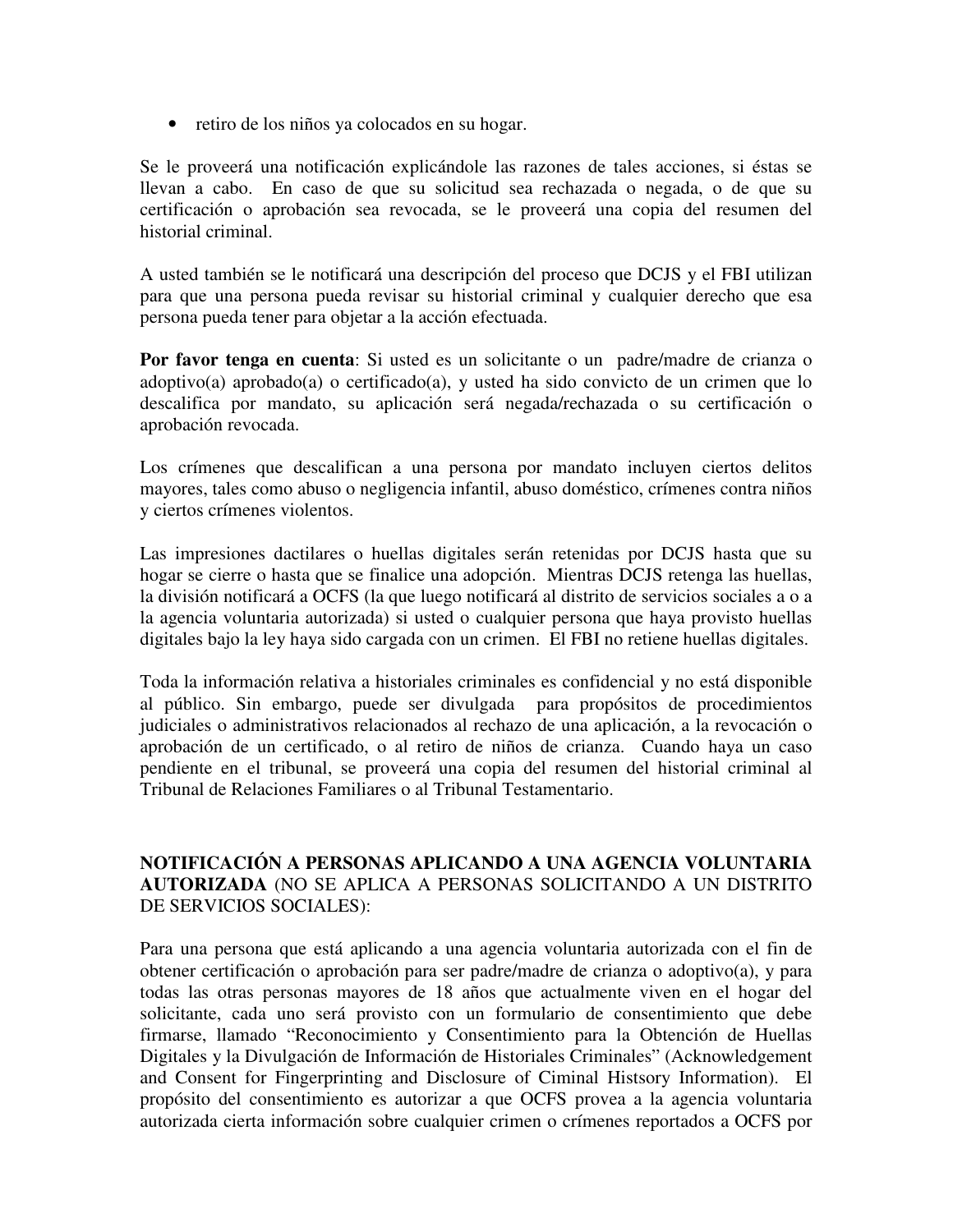el FBI. El no firmar el consentimiento constituye razón suficiente para rechazar la solicitud de certificación o aprobación. Si el sujeto que debe proveer huellas digitales se rehúsa a firmar el consentimiento, y el FBI ha reportado a OCFS de que la persona tiene una convicción o un cargo criminal, las regulaciones de OCFS requieren que la agencia voluntaria autorizada rechace o niegue la respectiva solicitud de certificación o aprobación.

Nuestro interés es proteger la seguridad de los niños de crianza. Estos requisitos son importantes para satisfacer nuestra meta.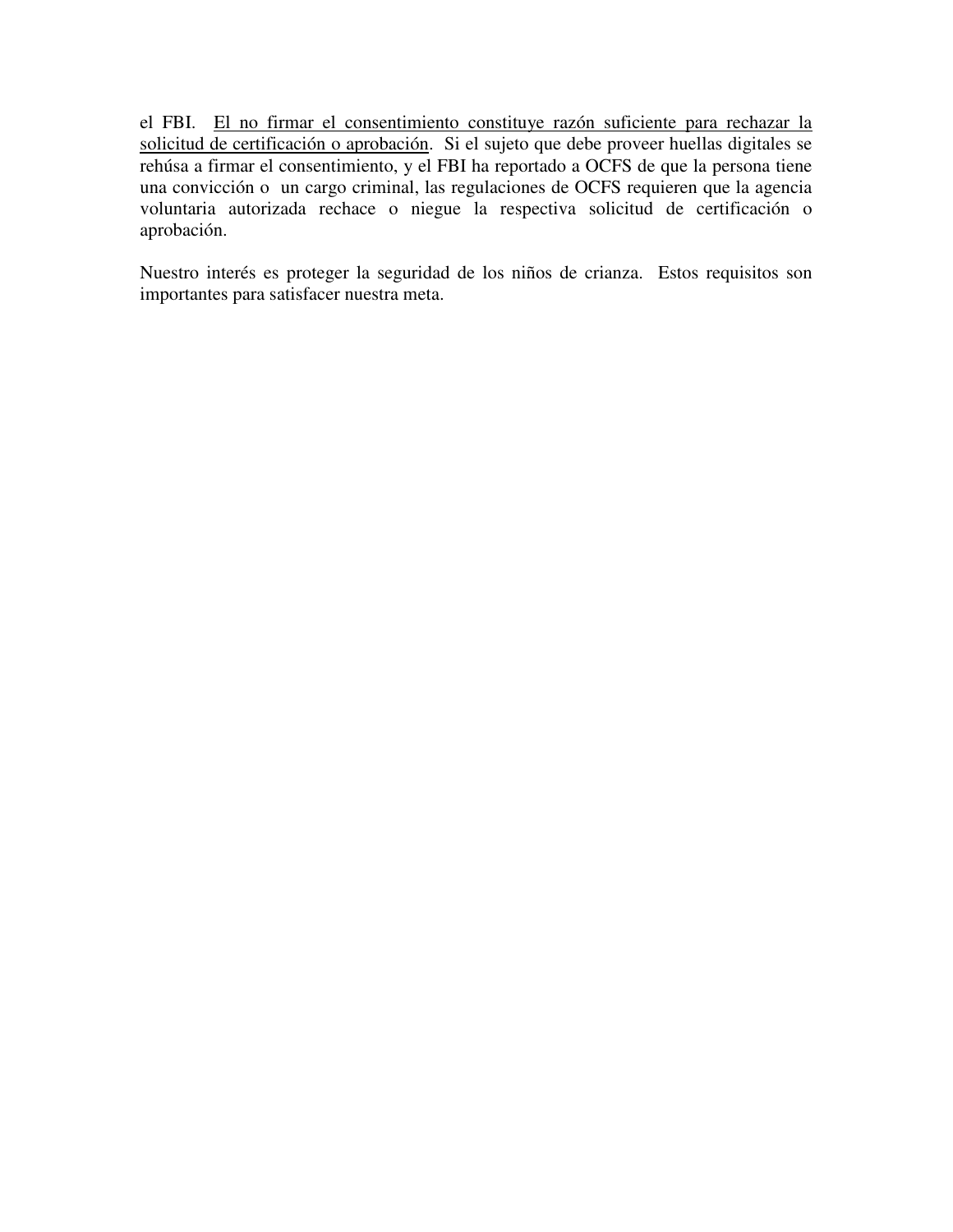#### Attachment 2a

#### DENIAL / REVOCATION LETTER / NOTICE OF RESULTS OF FINGERPRINTING / CRIMINAL RECORD FOUND

|            | Date:             |
|------------|-------------------|
|            | Re:               |
|            | Name:             |
|            | DOB:              |
| Agency ID: | <b>NYSID No.:</b> |

Dear Sir/ Madam:

Pursuant to Section 378-a of the Social Services Law, the Division of Criminal Justice Services and/or the Federal Bureau of Investigation has advised us that the above named person was charged or convicted as indicated below. After review of this information the following decision has been made:

- ( ) Your request to be certified or recertified as a foster parent, approved or reapproved as a relative foster parent or approved as an adoptive parent has been *denied*.
- ( ) Your certification or approval as a foster parent or approval as an adoptive parent has been revoked.

This denial or revocation is because:

#### DENIAL or REVOCATION (based on a mandatory disqualifying crime)

- ( ) You or your spouse has a felony conviction at any time involving:
	- ( ) child abuse or neglect;
	- ( ) spousal abuse;
	- ( ) a crime against a child, including child pornography; or
	- ( ) a crime involving violence, including rape, sexual assault, or homicide, other than a crime involving physical assault or battery.
- ( ) You or your spouse has a felony conviction within the past five years for physical assault, battery, or a drug-related offense.

### DISCRETIONARY DENIAL or REVOCATION

- ( ) You or your spouse has a felony and/or misdemeanor conviction for any other crime which creates a safety concern with regard to boarding or placing children in your home for the purposes of foster care or adoption.
- ( ) Someone else over the age of 18 who resides in your household has a felony and/or misdemeanor conviction for any crime which creates a safety concern with regard to boarding or placing children in your home for the purposes of foster care or adoption.
- ( ) You, your spouse, or someone else over the age of 18 who resides in your household has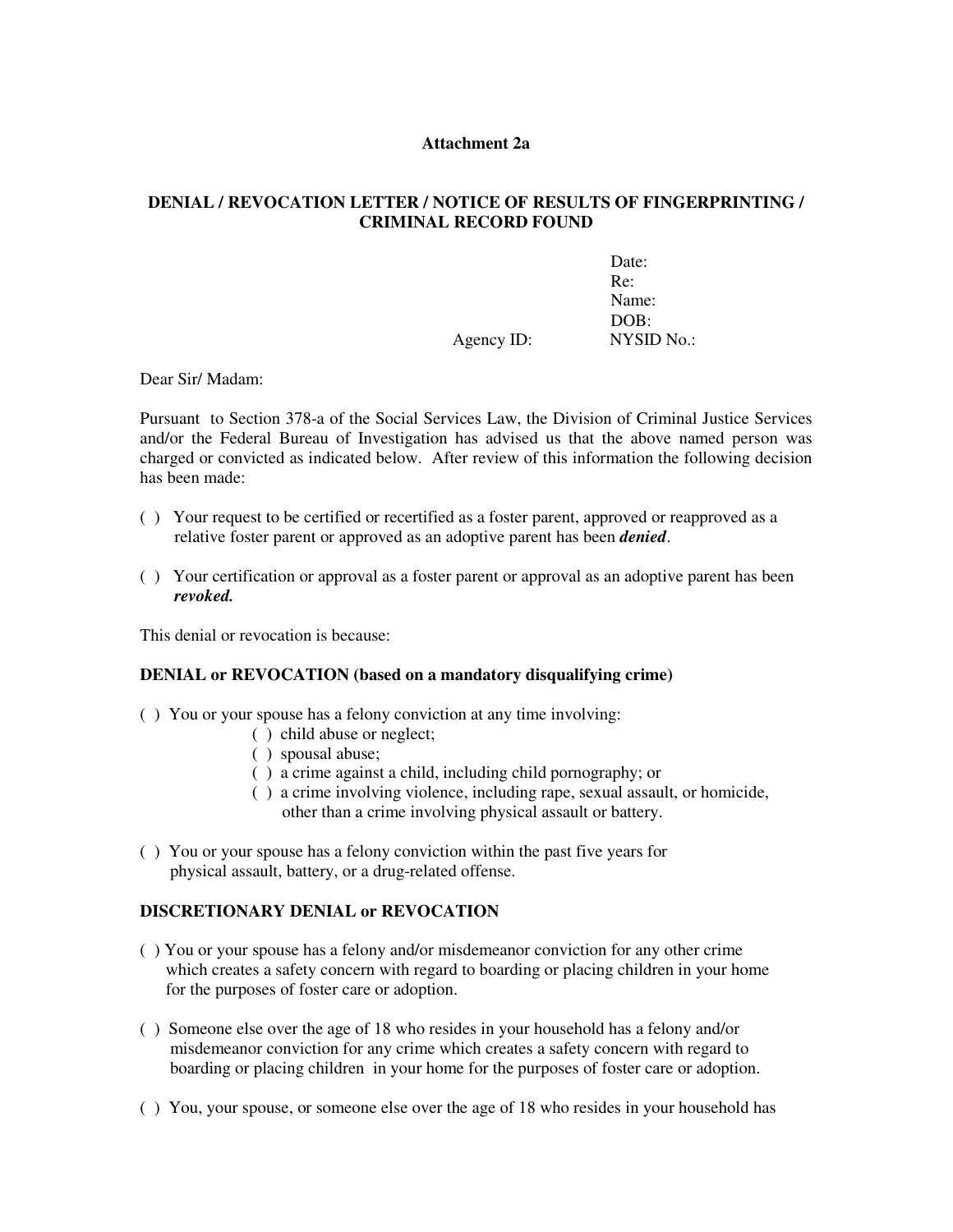been charged with a crime which creates a safety concern with regard to boarding or placing children in your home for the purposes of foster care or adoption.

#### I. DENIAL/REVOCATION RIGHTS

You are entitled to a copy of the summary of your criminal history record if your application for approval or certification to be a foster or adoptive parent or your application for renewal of your approval or certification to be a foster parent is denied, or if your approval or certification as a foster or adoptive parent is revoked.

If you are a prospective or certified or approved foster parent, or a prospective or approved adoptive parent, and your application has been denied or your certification or approval revoked by an authorized agency because of a criminal history referenced in this letter (and any additional reasons for denial or revocation), you have a right to notice of the reason(s) for denial or revocation.

If you are a prospective or approved adoptive parent and your application has been denied or your approval revoked, you have the right to request an administrative hearing before OCFS, pursuant to Section 372-e of the Social Services Law. A request for an administrative hearing from the Office of Children and Family Services must be made by contacting in writing:

> Bureau of Special Hearings NYS Office of Children and Family Services P.O. Box 1930 Albany, NY 12201

Such request must be made within 60 days of the receipt of this notice.

### II. REMOVAL RIGHTS

If a foster child is to be removed or is removed from your home because of a criminal history referenced in this letter (and any additional reasons), you have a right to a conference with the authorized agency responsible for such removal in accordance with the provisions of 18 NYCRR 443.5. If you are not successful at the conference, you may request an administrative hearing before OCFS in accordance with Section 400 of the Social Services Law. As applicable, additional information concerning the reasons for the agency action and your rights is attached to this letter.

#### III. SPOUSAL ABUSE EXCEPTION

If your denial or revocation is based upon spousal abuse, and you believe that such offense was not spousal abuse because the fact that you were abused was a factor in causing you to commit the crime, you may request an administrative hearing from the Office of Children and Family Services by contacting in writing at the address noted above:

#### Such request must be made within 60 days of the receipt of this notice.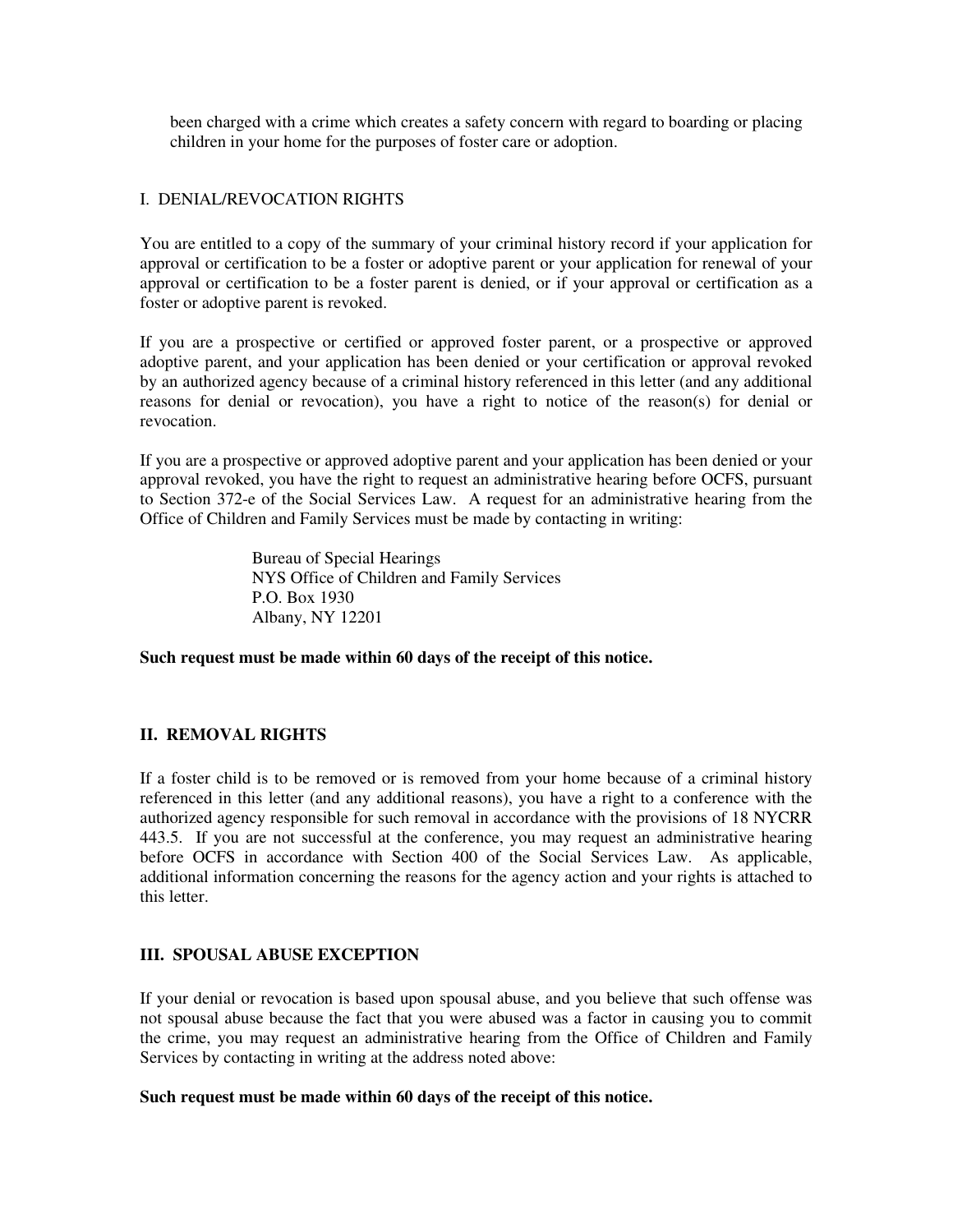#### IV. REVIEW OF CRIMINAL HISTORY INFORMATION

If you want to conduct a **DCJS Record Review**, you should call the Record Review Unit or write to the address listed below to request the necessary forms. All record reviews are conducted via mail.

> NYS Division of Criminal Justice Services Criminal History Bureau Record Review Unit - 5th Floor 4 Tower Place Albany, New York 12203 Phone: (518) 485 - 7675

If you conduct a Record Review through DCJS and you believe that there are errors on your criminal history record which you seek to challenge, you must provide DCJS with the following documentation:

#### Arrest Data

To modify arrest data (i.e. arrest charges, date of arrest, date of crime) on your Criminal History Record, YOU must contact the arresting agency. DCJS REQUIRES WRITTEN notification from the ARRESTING AGENCY to correct this information.

#### Disposition Data

To correct disposition data or to update missing disposition data, YOU must contact the court of adjudication and request a **CERTIFIED** copy of the disposition. Once you have obtained the certified court document, you must forward it to the DCJS Record Review Unit which will review it and update your Criminal History Record. Be advised photostatic copies are **NOT** acceptable unless they contain an embossed (raised design) seal from the issuing court.

If you want to conduct an FBI Record Review, please be advised that since the FBI's Criminal Justice Information System Division is not the source of the data appearing on Identification Records, and obtains all data thereon from fingerprint submissions or related identification forms submitted to the FBI by local, state and federal agencies, the responsibility for authentication and correction of such data rests upon the contributing agencies. Therefore, the rules set forth for changing, correcting or updating such data requires the subject of an Identification Record make application to the original contributing agency (e.g., police department, county court, etc.).

An individual may challenge the information contained in the FBI Identification Record by contacting the original agency that submitted the information to the FBI or the state central repository in the state in which the arrest or conviction occurred. These agencies will be able to furnish the guidelines for correction of the Record. The FBI is not authorized to modify the Record without written notification form the appropriate criminal justice agency.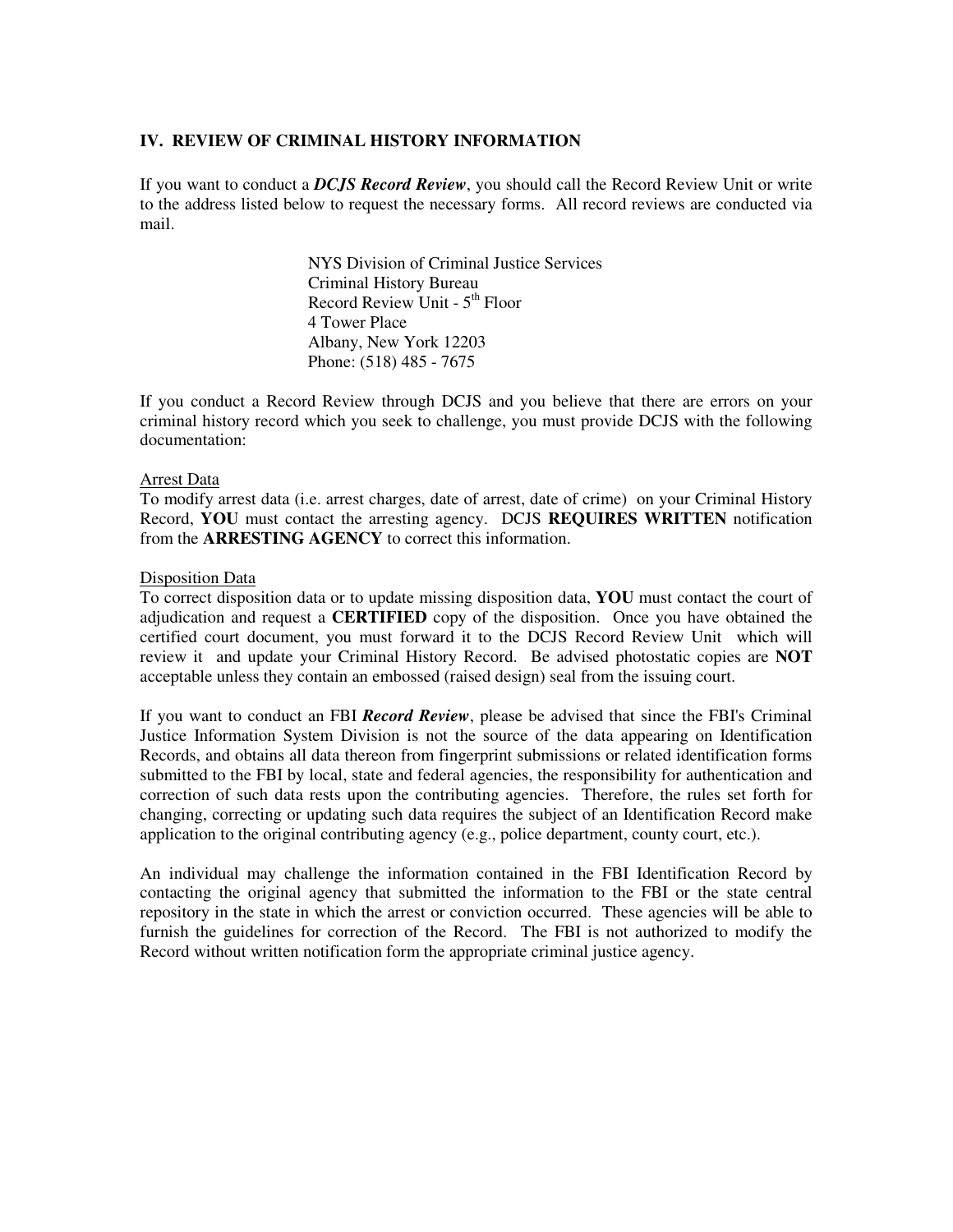#### Adjunto 2b

### CARTA DE DENEGACIÓN/REVOCACIÓN/NOTIFICACIÓN DE RESULTADOS DE HUELLAS DIGITALES/DESCUBRIMIENTO DEL HISTORIAL CRIMINAL

Fecha: Referencia: Nombre: Fecha de Nacimiento: No. de NYSID: ID de Agencia:

Estimado(a) Señor/Señora:

De acuerdo a la Sección 378-a de la Ley de Servicios Sociales, la División de Servicios de Justicia Criminal del Estado de Nueva York (New York State Division of Criminal Justice Services--DCJS) nos ha informado que la persona nombrada más arriba ha sido acusada y declarada culpable o condenada por lo indicado más abajo. Después de revisar esta información, se ha tomado la siguiente decisión:

( ) Su solicitud para ser un padre/madre de crianza certificado o re-certificado, aprobado o reaprobado como familiar que asume el papel de padre/madre de crianza, o aprobado como padre/madre adoptivo(a) ha sido *denegada*.

( ) Su certificación o aprobación como padre/madre de crianza o aprobación como padre/madre adoptivo ha sido revocada.

Esta denegación o revocación de debe a:

#### DENEGACIÓN o REVOCACIÓN (basada en un crimen que lo descalifica por mandato)

- ( ) Usted o su cónyuge tiene una convicción de felonía que ha involucrado en algún momento:
	- ( ) el abuso o la negligencia de niños;
	- ( ) el abuso de un cónyuge;
		- ( ) un crimen contra un niño(a), incluyendo pornografía infantil; o
	- ( ) un crimen involucrando violencia, incluyendo violación, asalto sexual, u homicidio, u otro que no sea uno que involucre asalto físico o agresión.

( ) Usted o su cónyuge tiene una convicción de felonía que ha ocurrido dentro de los últimos cinco años por asalto físico, agresión, o una ofensa relacionada a drogas.

# DENEGACIÓN O REVOCACIÓN DISCRECIONAL

( ) Usted o su cónyuge tiene una convicción de felonía y/o de un delito menor por cualquier otro crimen que crea un riesgo de seguridad con respecto al hospedaje o a la colocación de niños en su hogar para propósitos de cuidado de crianza o adopción.

( ) Alguna persona más que reside en su hogar y tiene más de 18 años de edad tiene una convicción de felonía y/o de un delito menor por algún crimen que crea un riesgo de seguridad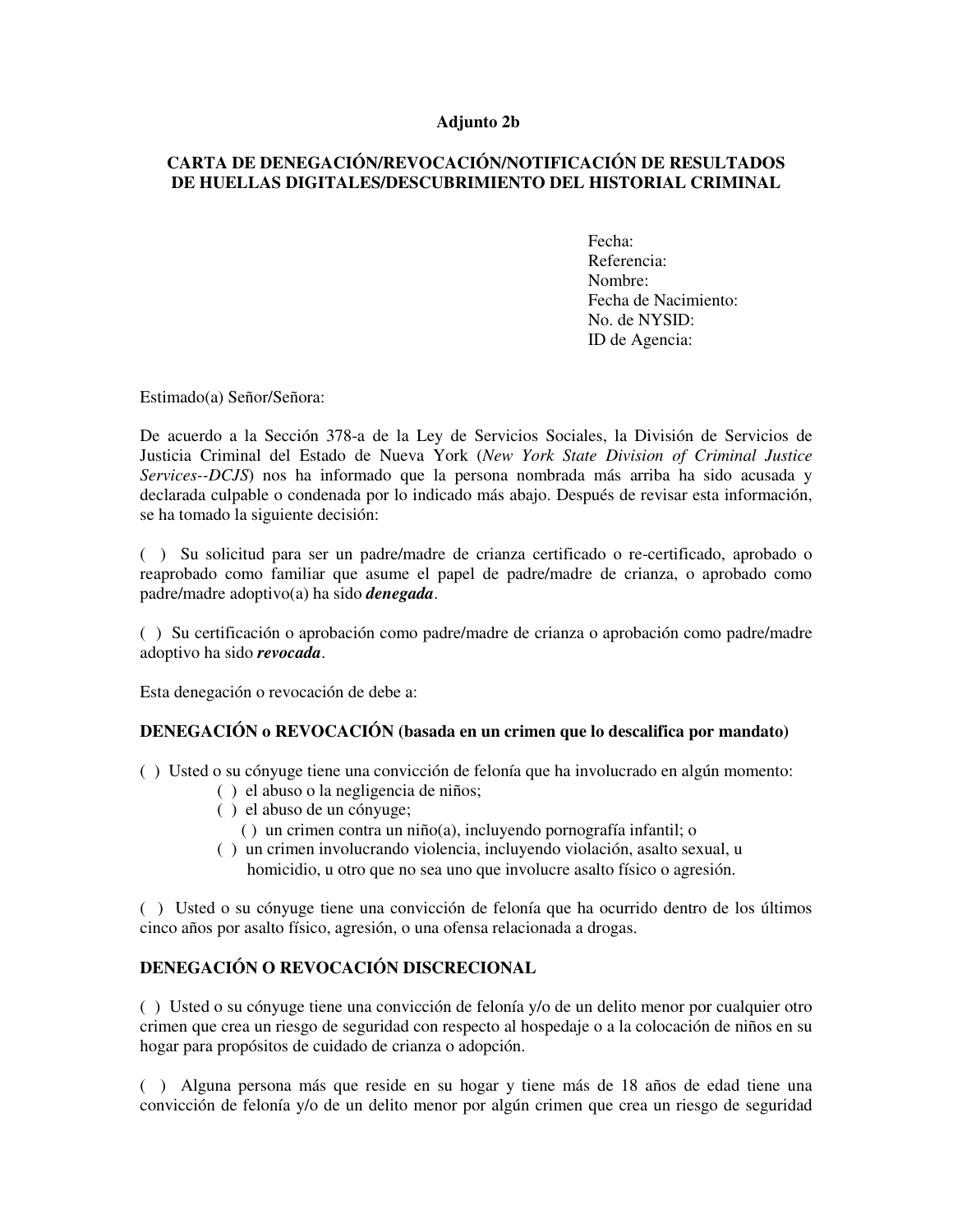con respecto al hospedaje o a la colocación de niños en su hogar para propósitos de cuidado de crianza o adopción.

( ) Usted, su cónyuge, u otra persona mayor de 18 años de edad que reside en su hogar ha sido acusado de un crimen que crea un riesgo de seguridad con respecto al hospedaje o a la colocación de niños en su hogar para propósitos de cuidado de crianza o adopción.

### I. DERECHOS DE DENEGACIÓN/REVOCACIÓN

Usted tiene derecho a recibir una copia del sumario de su historial criminal si su aplicación para la aprobación o certificación para ser un padre/madre de crianza o adoptivo o su aplicación para la renovación de su aprobación o certificación para ser un padre/madre de crianza es denegada, o si su aprobación o certificación como padre/madre de crianza o adoptivo es revocada.

Si usted es un padre/madre de cuidado de crianza prospectivo, certificado o aprobado, y su aplicación ha sido denegada o su certificación o aprobación revocada por una agencia autorizada debido a un historial criminal referenciado en esta carta (y cualquier razón adicional para denegar o revocar), usted tiene derecho a ser notificado(a) sobre la denegación o revocación.

Si usted es un padre/madre adoptivo prospectivo o aprobado cuya aplicación ha sido denegada o su aprobación revocada, usted tiene el derecho de solicitar una audiencia administrativa ante OCFS, según la Sección 372-e de la Ley de Servicios Sociales. Una solicitud para una audiencia administrativa de la Oficina de Servicios para Niños y Familias debe efectuarse contactándose por escrito con la:

> Bureau of Special Hearings NYS Office of Children and Family Services P.O. Box 1930 Albany, NY 12201

#### Tal solicitud debe hacerse dentro de los 60 días del recibo de esta notificación.

### II. DERECHOS DE RETIRO

Si un niño(a) que está bajo cuidado de crianza va a ser retirado o ha sido retirado de su hogar debido a un historial criminal referenciado en esta carta (y cualquier razón adicional), usted tiene derecho a una conferencia con la agencia responsable autorizada para efectuar tal retiro, de acuerdo con las provisiones 18 NYCRR 443.5. Si usted no tiene éxito en la conferencia, usted puede solicitar una audiencia administrativa ante OCFS, de acuerdo a la Sección 400 de la Ley de Servicios Sociales. Según se aplique, se adjunta a esta carta información adicional con respecto a las razones por las que la agencia tomó esta acción y sus derechos.

### III. EXCEPCIÓN REFERENTE AL ABUSO CONYUGAL

Si su denegación o revocación está basada en abuso conyugal, y usted cree que tal ofensa no constituyó abuso conyugal debido a que el hecho de que usted fue abusada(o) fue un factor que ocasionó su crimen contra su esposo(a), usted puede solicitar una audiencia administrativa de la Oficina de Servicios para Niños y Familias contactándose por escrito a la dirección anotada más arriba: